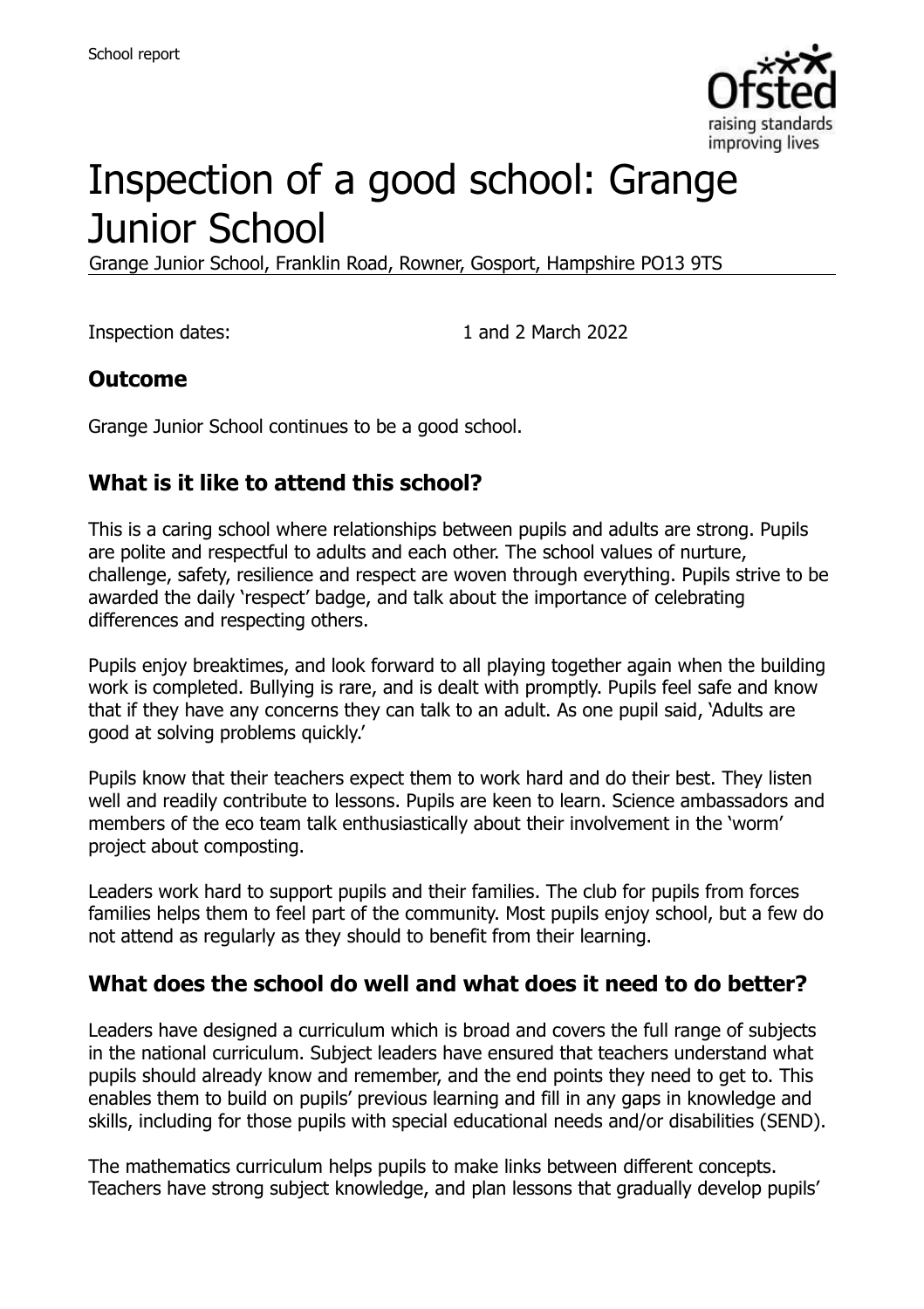

knowledge. They assess pupils' understanding carefully, and address any misconceptions before moving pupils' learning on.

Reading is a priority for leaders. They are determined that all pupils will read well and develop a love of reading. In reading lessons, pupils learn how to understand and interpret texts. In Year 4, pupils read a chapter on evacuees, and use their inference and comprehension skills to write about how they think the evacuees were feeling at the railway station. Leaders are aware of a small number of pupils who are struggling with their reading. Currently, the school does not have a clear programme in place to teach phonics, nor does it have the books that would enable this group of pupils to practise their skills and become fluent readers.

Other than that, pupils with SEND are well supported and their needs are met. There are clear systems in place to support early identification of pupils' needs. Leaders intend for all pupils to learn the same content and teachers skilfully adapt tasks to support learning for pupils with SEND.

Pupils behave well in lessons and do not distract others from their learning. Those who do struggle to manage their own behaviour are supported well. Pupils' personal development is well planned. Leaders are particularly ambitious for pupils to understand how to be good citizens, and to form strong and happy relationships. To this end, leaders organise the 'Great Grange Citizen' week, which is built around the school's values and British values. Visitors from organisations, such as the air ambulance and Guide Dogs for the Blind, speak to pupils about their jobs and the skills they need. This helps to widen pupils' horizons and reinforce what makes a good citizen.

Pupils enjoy the various residentials they attend. Trips add value to their learning, for example visiting Titchfield, which has a Tudor mansion, to look for features of a Tudor house.

Staff appreciate leaders' support for their well-being. They recognise that leaders are thinking of their workload in the introduction of the marking system. There is a strong team feeling across the school.

# **Safeguarding**

The arrangements for safeguarding are effective.

Staff are well trained. They know how to protect pupils, and are always vigilant. Staff understand the procedures for reporting concerns, which are acted on immediately. Leaders work well with different agencies, and are determined that pupils and their families will receive the support they need. Pupils learn how to stay safe in a range of situations, including road safety and being online. During the inspection, administrative errors around staff checks were identified. Leaders addressed these promptly and effectively.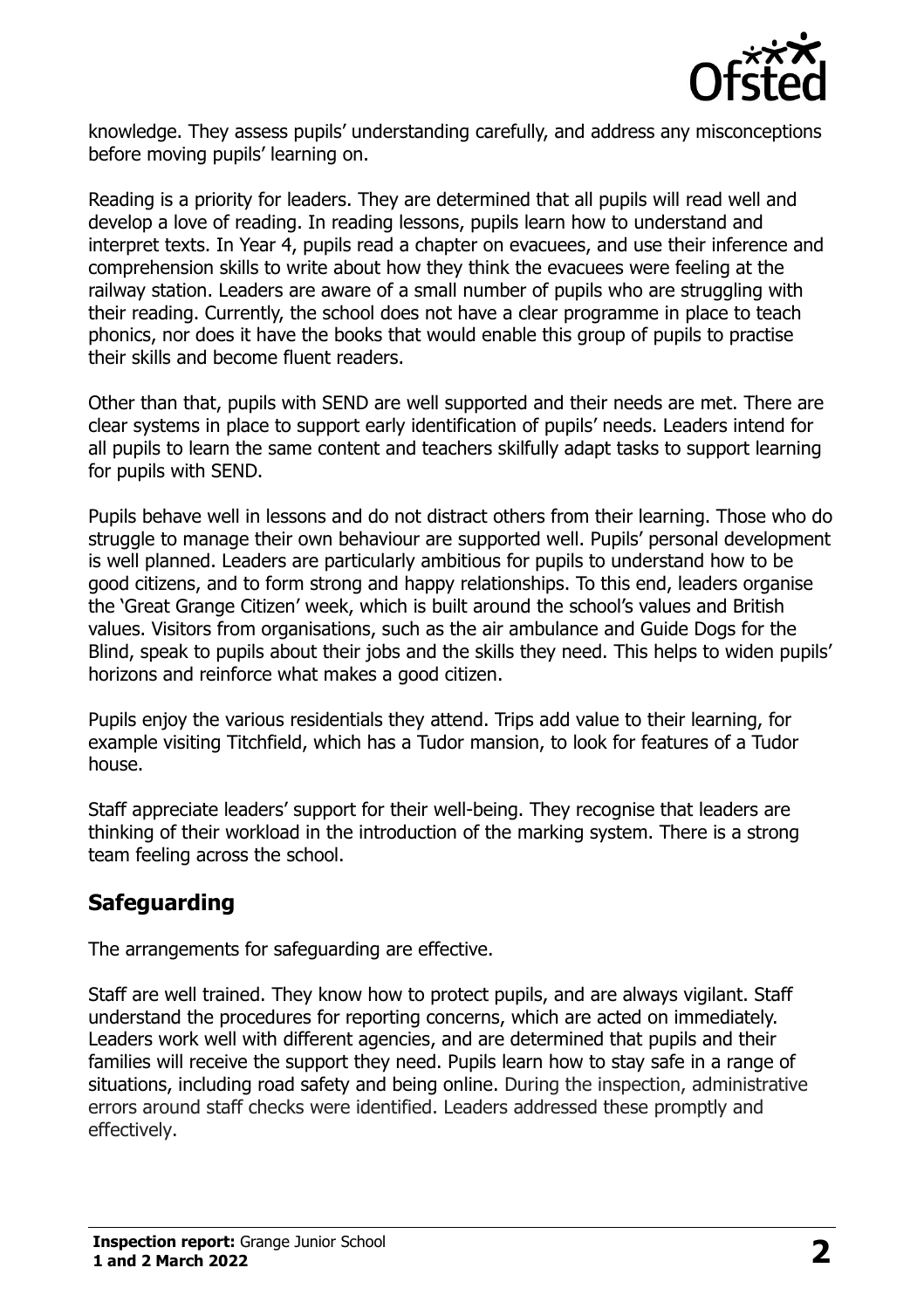

# **What does the school need to do to improve?**

# **(Information for the school and appropriate authority)**

- Staff do not have the skills or resources to provide expert support for the small number of pupils who have not learned to read by the time they join the school. As a result, a few pupils do not catch up quickly enough to become fluent readers. Leaders should ensure that a systematic phonics programme is in place, and that all staff are trained to teach it.
- There is a small group of pupils who are persistently absent. This has an adverse impact on their learning. Leaders need to develop further strategies to ensure that these pupils attend regularly.

# **Background**

When we have judged a school to be good, we will then normally go into the school about once every four years to confirm that the school remains good. This is called a section 8 inspection of a good or outstanding school, because it is carried out under section 8 of the Education Act 2005. We do not give graded judgements on a section 8 inspection. However, if we find evidence that a school would now receive a higher or lower grade, then the next inspection will be a section 5 inspection. Usually this is within one to two years of the date of the section 8 inspection. If we have serious concerns about safeguarding, behaviour or the quality of education, we will deem the section 8 inspection as a section 5 inspection immediately.

This is the second section 8 inspection since we judged the school to be good in September 2013.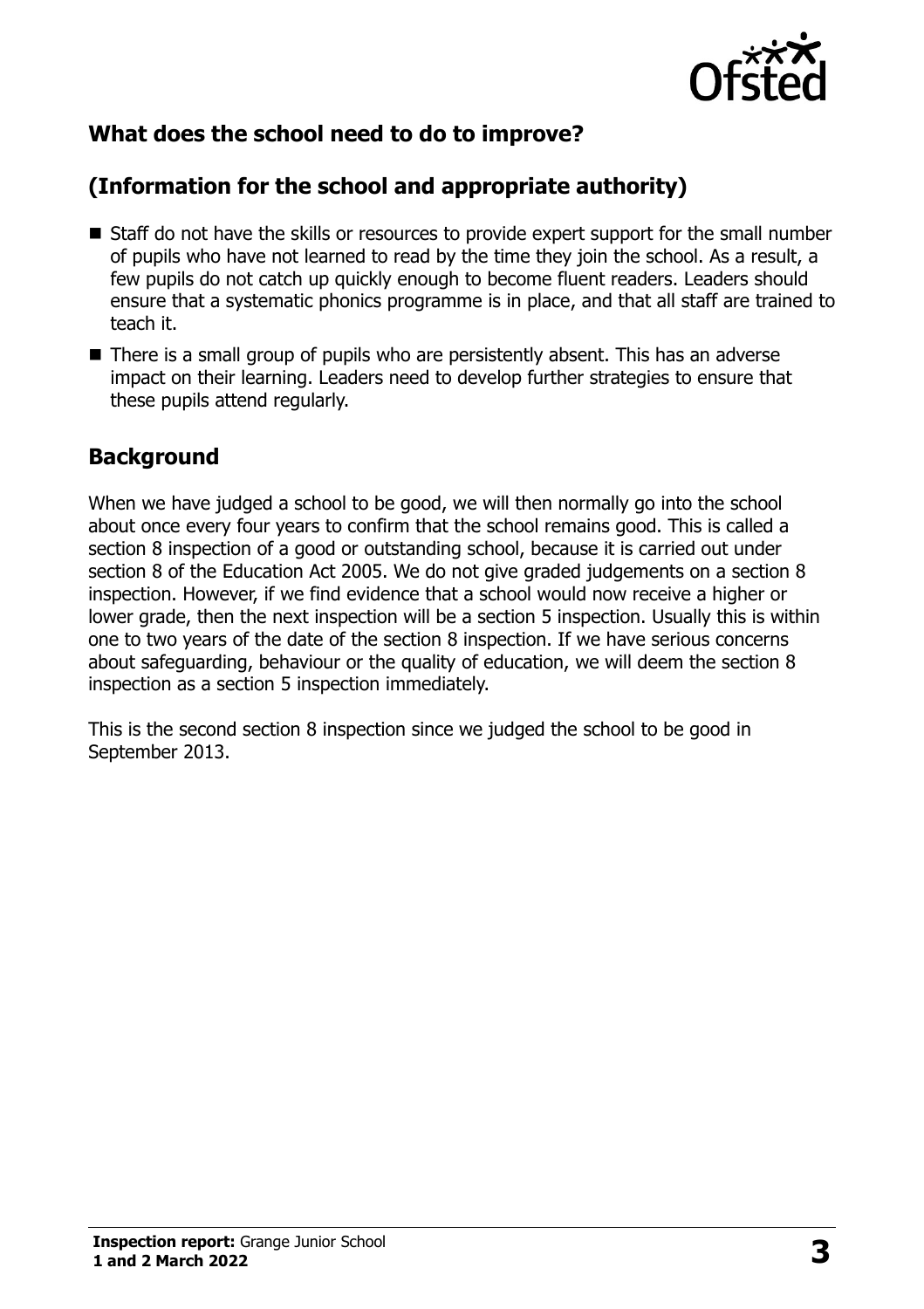

#### **How can I feed back my views?**

You can use [Ofsted Parent View](https://parentview.ofsted.gov.uk/) to give Ofsted your opinion on your child's school, or to find out what other parents and carers think. We use information from Ofsted Parent View when deciding which schools to inspect, when to inspect them and as part of their inspection.

The Department for Education has further [guidance](http://www.gov.uk/complain-about-school) on how to complain about a school.

If you are the school and you are not happy with the inspection or the report, you can [complain to Ofsted.](https://www.gov.uk/complain-ofsted-report)

#### **Further information**

You can search for [published performance information](http://www.compare-school-performance.service.gov.uk/) about the school.

In the report, '[disadvantaged pupils](http://www.gov.uk/guidance/pupil-premium-information-for-schools-and-alternative-provision-settings)' refers to those pupils who attract government pupil premium funding: pupils claiming free school meals at any point in the last six years and pupils in care or who left care through adoption or another formal route.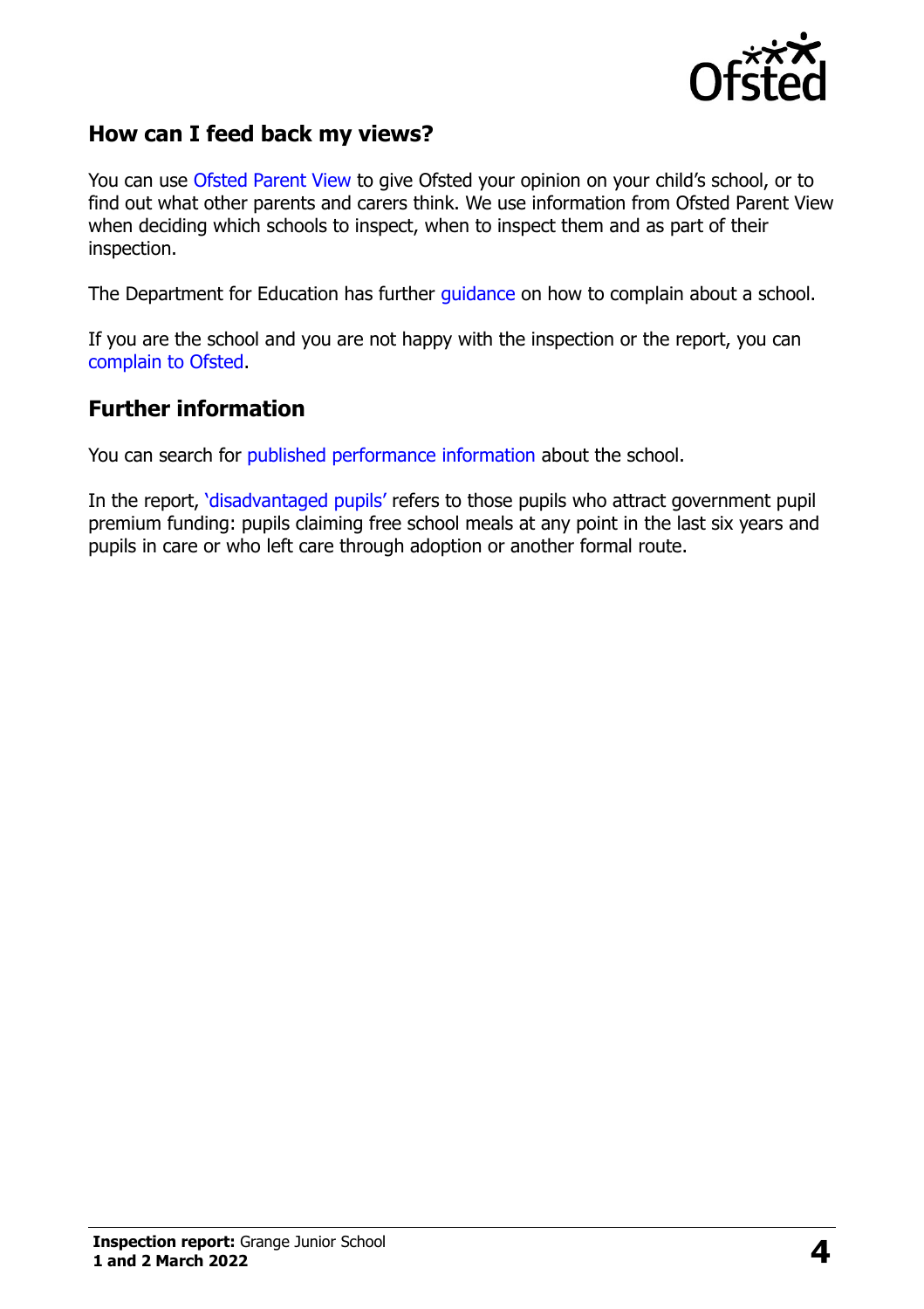

### **School details**

| Unique reference number             | 116170                                                            |
|-------------------------------------|-------------------------------------------------------------------|
| <b>Local authority</b>              | Hampshire                                                         |
| <b>Inspection number</b>            | 10211548                                                          |
| <b>Type of school</b>               | <b>Junior</b>                                                     |
| <b>School category</b>              | Maintained                                                        |
| Age range of pupils                 | 7 to 11                                                           |
| <b>Gender of pupils</b>             | Mixed                                                             |
| Number of pupils on the school roll | 298                                                               |
| <b>Appropriate authority</b>        | The governing body                                                |
| <b>Chair</b>                        | Ian Court                                                         |
| <b>Headteachers</b>                 | Leiza Harris<br>Kay Sadler                                        |
| Website                             | www.grangejunior.com                                              |
| Date of previous inspection         | 7 March 2017, under section 8 of the<br><b>Education Act 2005</b> |

# **Information about this school**

- The school moved into the new school building in November 2021.
- The school uses the local authority's primary behaviour service to support pupils who struggle with their behaviour.

# **Information about this inspection**

- This was the first routine inspection the school received since the COVID-19 pandemic began. The inspector discussed the impact of the pandemic with leaders and has taken that into account in their evaluation of the school.
- The inspector met with both headteachers, the inclusion leader, subject leaders, staff and pupils.
- The inspector met with members of the safeguarding team to review records, policies and staff training.
- Deep dives were carried out in these subjects: early reading, mathematics and science. To do this, the inspector met with subject leaders, had discussions with staff and pupils, visited lessons, observed pupils reading and looked at pupils' work. The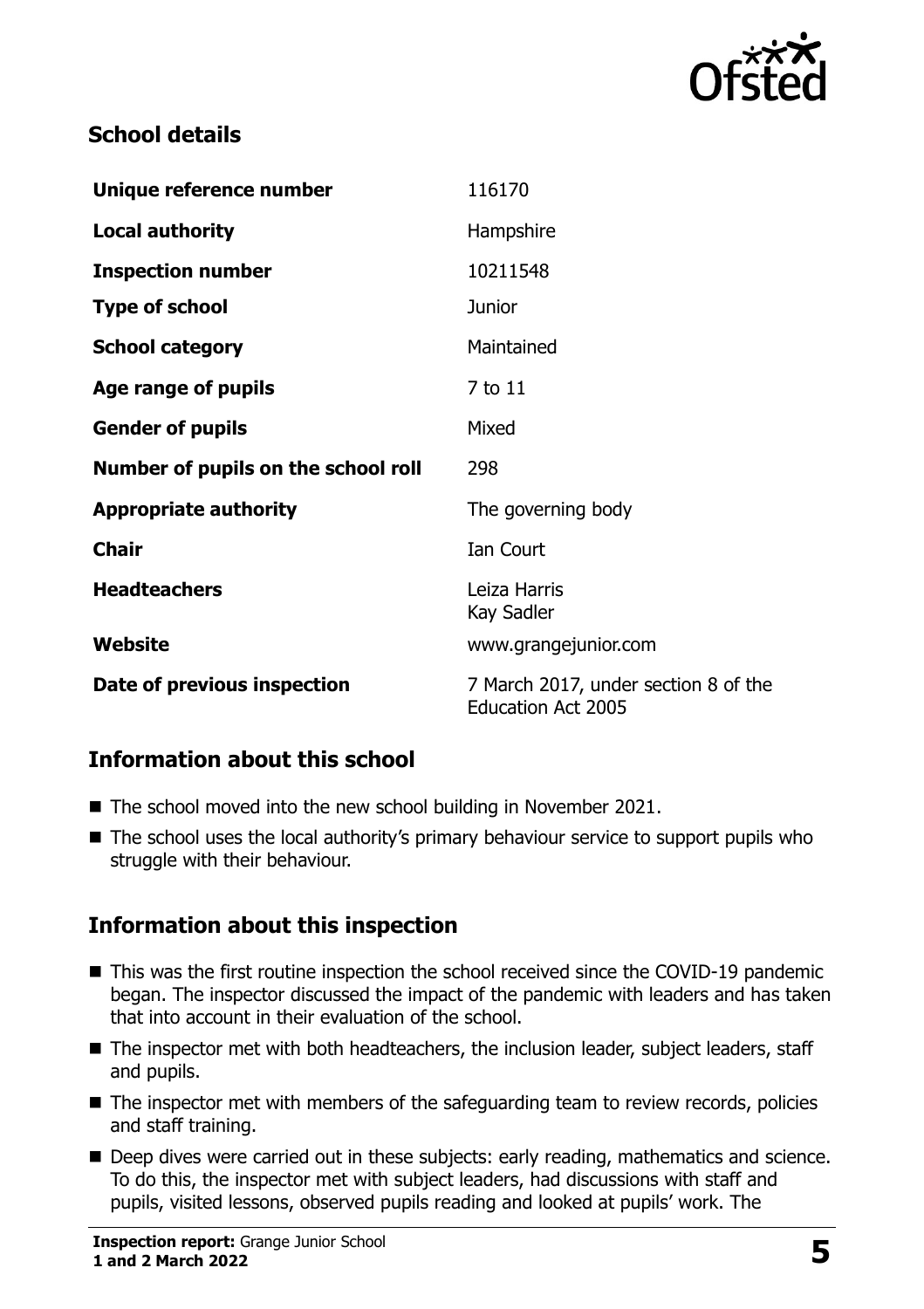

inspector then considered a wider range of evidence to explore the effectiveness of the curriculum.

- The inspector met with representatives from the governing body and an officer from the local authority.
- The views of parents and staff were considered through Ofsted's online surveys.

#### **Inspection team**

Becky Greenhalgh, lead inspector **Ofsted Inspector**